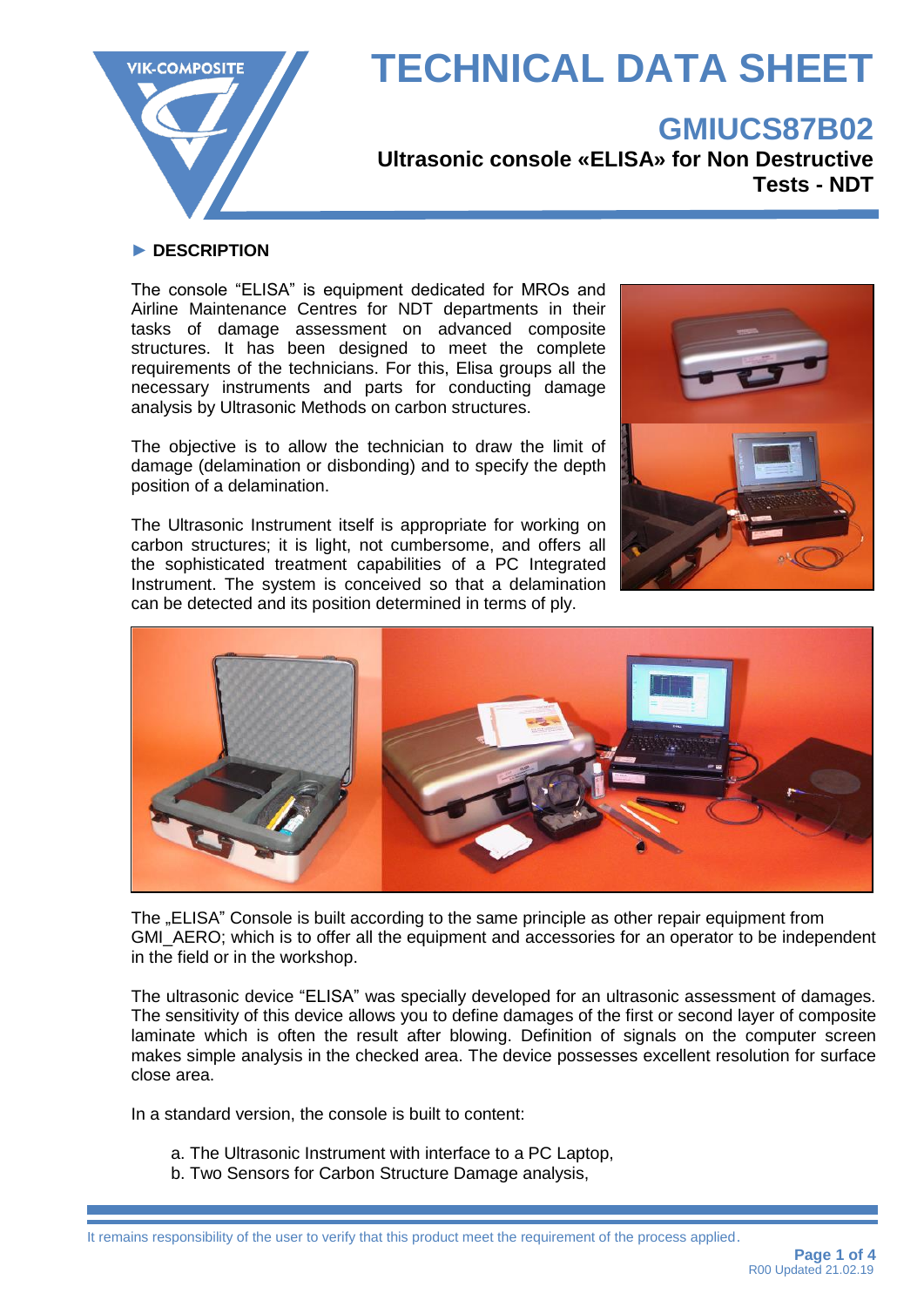

### **GMIUCS87B02**

**Ultrasonic console «ELISA» for Non Destructive Tests - NDT**

c. A complete list of necessary accessories to implement the analysis in the field,

d. A Methodological Manual for Ultrasonic Analysis on Carbon Structures,

e. In option, a unique set of comprehensive carbon thickness standard for ply number calibration.

### **► THE ULTRASONIC INSTRUMENT**

The instrument is integrated into a slim portable metallic case. This case can be installed securely near the working surface. It has an interface to a laptop that supports the drying software. The PC can be

conveniently installed on top of the case.

- Dimensions of the case:
- Weight: 2 Kg
- 220/120 Volts 600 Watts

#### **► INSTRUMENT SPECIFICATIONS**



The Elisa ultrasonic board has been specially developed for the ultrasonic damage assessment. In particular the sensitivity has been studied to get the possibility to discriminate a disbonding after the first or second ply as it is frequently the case in the context of damage on composite structure after an impact. The definition of signals on the PC screen is clear for an easy analysis in the field.



**► ELECTRONIC WITH UNIQUE FEATURES** Square wave pulser: Bandwidth: 0.35 to 30 MHz 200 MHz A/D converter: 10-Bit Amplifier linearity:  $\pm 0.5$  dB<br>TOF/WT Resolution: near surf near surface better than 1 Dm PRF: 20 KHz Dynamic Range: 105 dB Low Noise: < 20% FSH Display Vertical Linearity:  $\pm 1\%$  $DAC$  Slope:  $± 40$  dB/Ds

It remains responsibility of the user to verify that this product meet the requirement of the process applied.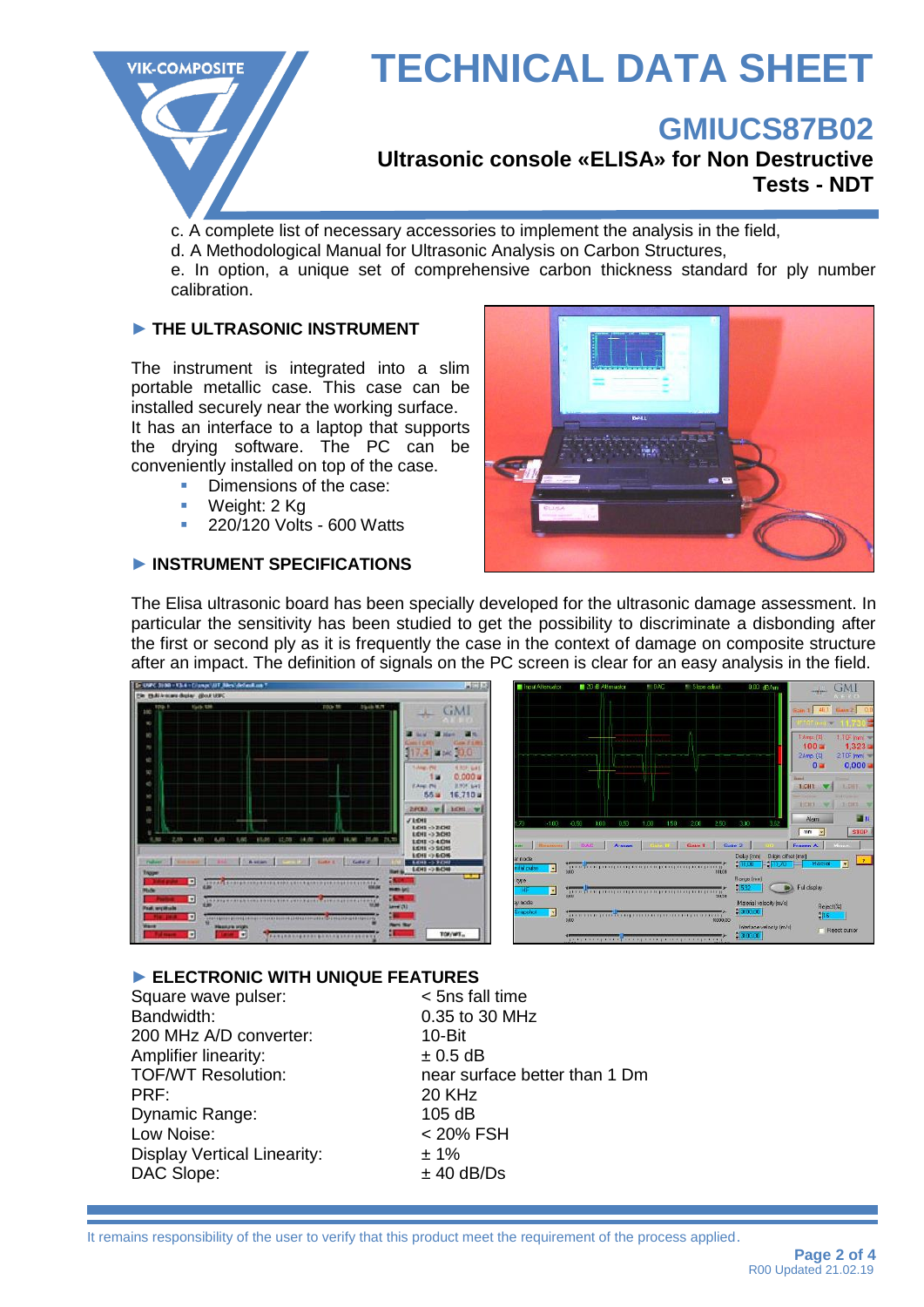

## **GMIUCS87B02**

**Ultrasonic console «ELISA» for Non Destructive Tests - NDT**

The PC software has been conceived to offer all the tuning capabilities required to program the parameters of a Scan by transmission. The typical screen (see figure below) displays clearly all the values of the operation from 1 to 5.

- 1. The Menu Bar 1
- 2. The graphic window 2 with the ultrasonic signal displayed.
- 3. On the right of the screen, the 3 frame indicates the current measured amplitudes and distances, and the alarms.
- 4. In 4, the line of buttons used to select functions.
- 5. The lower area in 5 present the settings of the selected functions of the application.



### **► SOFTWARE FUNCTIONS**

The software allows easy operation:

- Easy and instantaneous set up
- **Memorization of settings**
- Memorisation of reference echoes (use of specimens see picture)
- **Triggering alarms**
- Display mode: HW+, HW-, FW & RF
- Gates: Yellow (IF), Red (G1) & Blue (G2)
- **DAC Curve: 0% to 70% FSH (0-70dB** Dyn.)
- Delay: 0 to 655Ds 20ns step
- A-Scan length : 100 to 512 points
- Units: Ds/mm/inch



### **► A COMPREHENSIVE KIT**

The Kit is delivered complete for usual inspection.

The instrument with a Laptop with software installed.

Two probes 10 MHz are delivered; they have been selected for optimum performances on carbon skins. Together are grouped a list of accessories useful for any inspection from lamp to mirror. A manual written as a textbook for carbon damage assessment is also included.